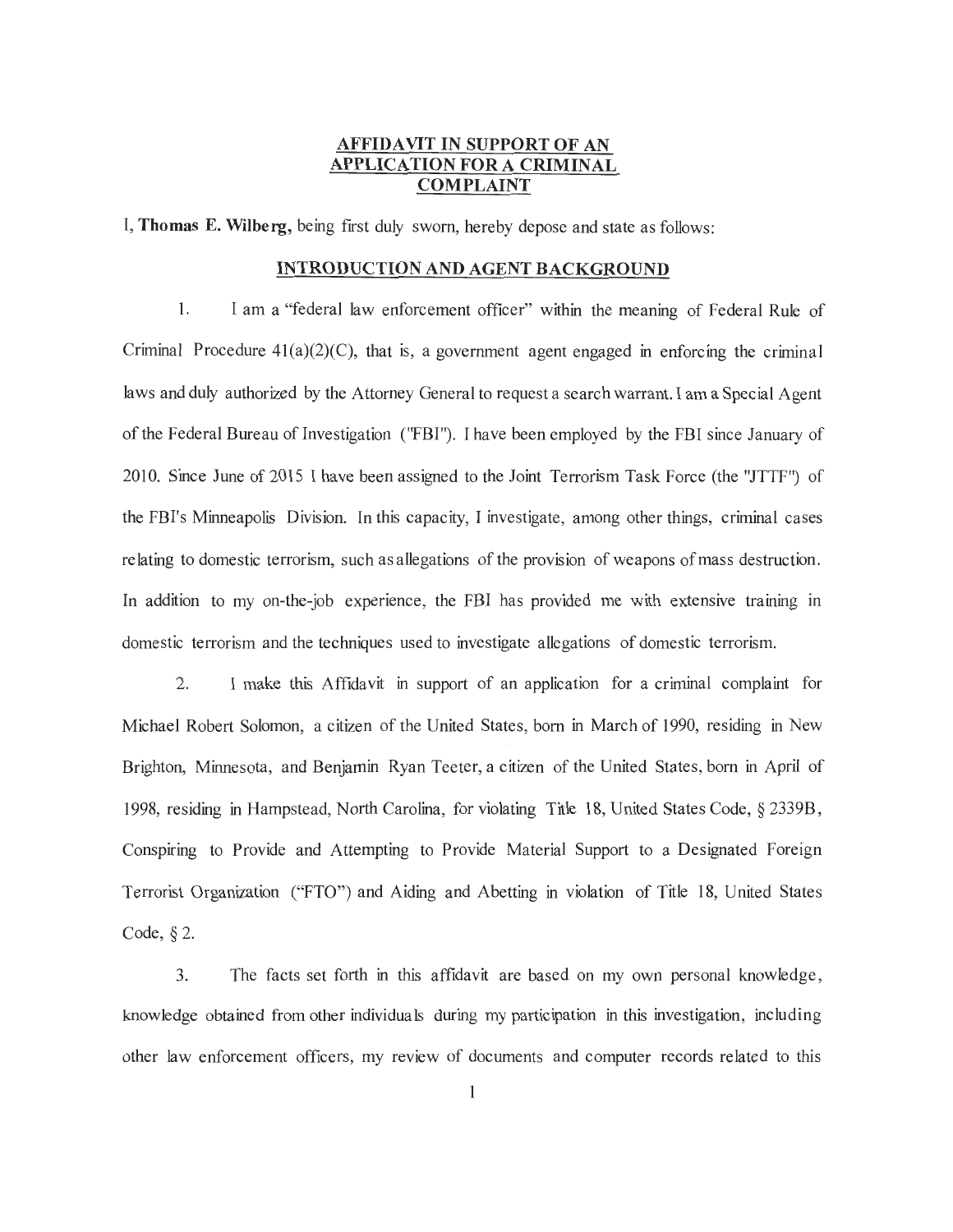investigation, communications with others who have personal knowledge of the events and circumstances described herein, and information gained through my training and experience. This affidavit is intended to show only that there is sufficient probable cause for the requested warrant and does not set forth all of my knowledge about this matter. In this affidavit, the quoted language is from preliminary transcriptions.

#### **STATUTORY AUTHORITY**

4. Title 18, United States Code, Section 2339B prohibits, in pertinent part, a person from knowingly providing "material support or resources to a foreign terrorist organization," or attempting or conspiring to do the same.

5. "The term 'material support or resources' means any property, tangible or intangible , or service, including currency or monetary instruments or fmancial securities, fmancial services, lodging, training, expert advice or assistance , safe houses, false documentation or identification, communications equipment, facilities, weapons, lethal substances, explosives, personnel (1 or more individuals who may be or include oneself), and transportation, except medicine or religious materials." Title 18, United States Code, Section 2339A(b)(1).

#### **HAMAS**

6. On October 8, 1997, by publication in the Federal Register, the United States Secretary of State designated HAMAS as a Foreign Terrorist Organization ("FTO") pursuant to Section 219 of the Immigration and Nationality Act. On October 31, 2001, the Secretary of State also designated HAMAS as a Specially Designated Global Terrorist under Executive Order 13224. As part of this designation, the Secretary of State listed a number of aliases for HAMAS, including , Izz Al-Din Al-Qassim Brigades, Izz Al-Din AI-Qassim Forces, Izz Al-Din Al Qassim Battalions,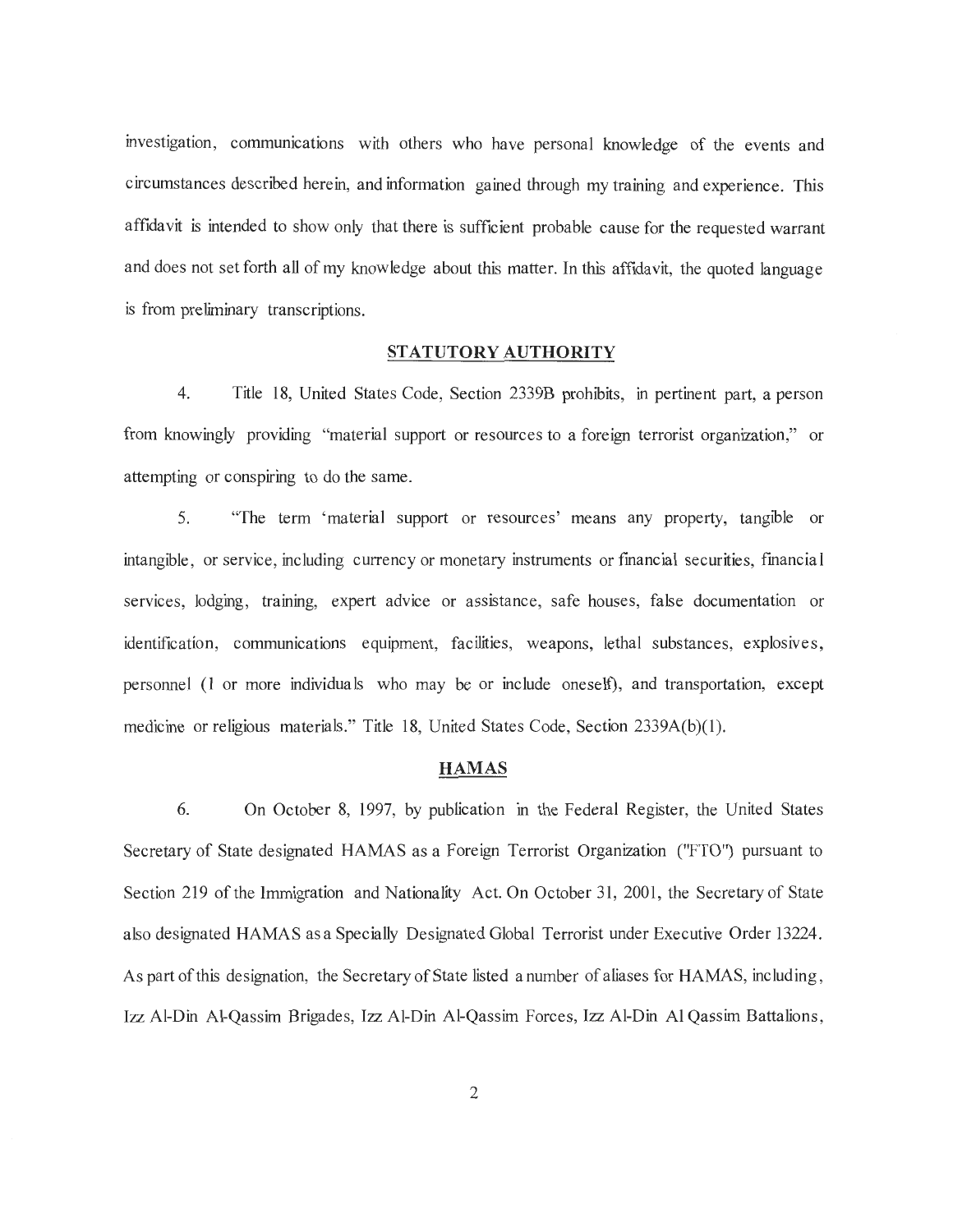Izz al-Din Al Qassam Brigades, Izz al-Din AI Qassam Forces, and Izz al-Din AI Qassam Battalions. To date, HAMAS remains a designated FTO.

#### **FACTS ESTABLISHING PROBABLE CAUSE**

7. In late May of 2020, the FBI initiated an investigation into members of the "Boogaloo Bois" based on information that members were discussing committing crimes of violence and were maintaining an armed presence on the streets of Minneapolis during civil unrest following the death of George Floyd. Your affiant knows that the "Boogaloo Bois" are a looselyconnected group of individuals espousing violent anti-government sentiments. The term ''Boogaloo" itself references a supposedly impending second civil war in the United States and is associated with violent uprisings against the government. SOLOMON and TEETER claim to be members of the Boogaloo Bois and a sub-group called the "Boojahideen".<sup>1</sup>

8. Beginning on Tuesday, May 26, 2020, 2 Minneapolis and St. Paul experienced widespread arson, rioting, and looting. This unrest, and the associated damage and destruction, was, in part, a response to the death of George Floyd during an encounter with the Minneapolis Police Department. The civil unrest received nationwide media coverage and was widely discussed across numerous social media platforms.

9. On May 26, SOLOMON, a United States citizen and resident of Minnesota, publically posted on Facebook the following: "I need a headcount. If you have keybase<sup>3</sup> message

<sup>&</sup>lt;sup>1</sup> The term appears to be borrowed from the term "mujahideen," which your affiant knows to mean those engaged in jihad and is often used to refer to guerrilla fighters in Islamic countries.

<sup>2</sup>Hereinafter, all dates referenced in this affidavit are in the year 2020.

<sup>&</sup>lt;sup>3</sup> "Keybase" is a secure messaging and file sharing service that utilizes end-to-end encryption.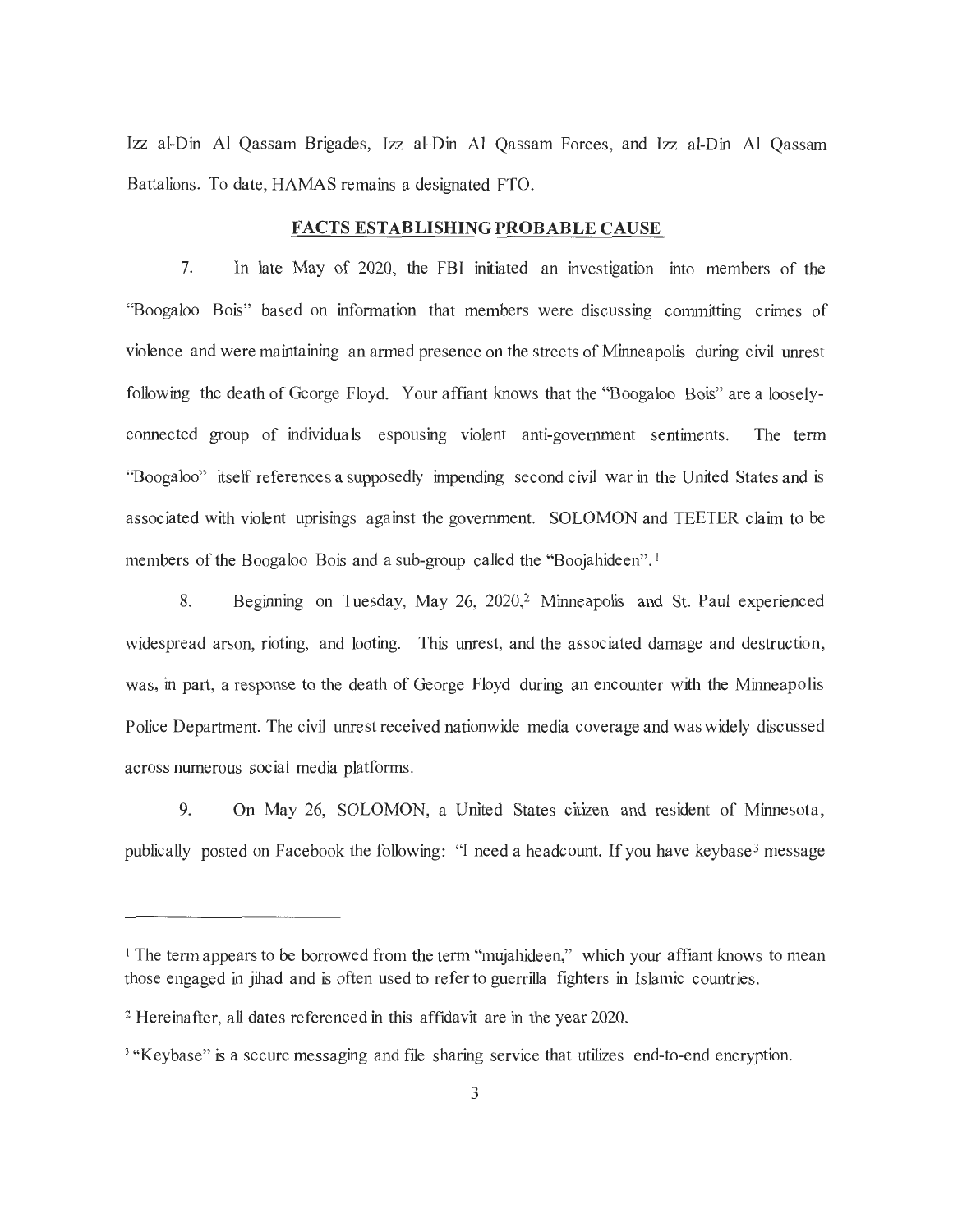me on there 'bigboogboi' if not pm<sup>4</sup> me". That same day, TEETER, a resident of North Carolina, publically posted the following on Facebook: ''Lock and load boys. Boog flags are in the air, and the national network is going off." A review of TEETER's public posts shows that he then travelled from North Carolina to the District of Minnesota.

10. In late May, FBI agents encountered Witness-I (W-1) after responding to a tip about the presence of armed men in a residential neighborhood in Minneapolis. W-1 then explained a series of events involving both SOLOMON and TEETER.<sup>5</sup> W-1 told agents that s/he had met SOLOMON during civil unrest taking place in the Twin Cities following the death of George Floyd. According to W-1 , s/he met SOLOMON on May 26 as he openly carried a firearm on the street. SOLOMON explained to W-1 that his group, the "Boojahideen", were willing to protect W-1 from the police, white supremacists, and looters during the on-going civil unrest. SOLOMON also told W-1 that his mission was to get the police out of the city.

11. Approximately three days later, W-1 invited SOLOMON and his associates to stay at W-1 's house . Over the next several days, SOLOMON, TEETER, and an associate (INDIVIDUAL 1), stayed overnight at W-l's home and it was during this time that SOLOMON, TEETER, and INDIVIDUAL 1 discussed committing acts of violence against police officers and other targets. These conversations - combined with SOLOMON's, TEETER's, and INDIVIDUAL 1's possession of firearms and substantial quantities of ammunition  $-$  caused W-1 to become uncomfortable with their presence. W-1 said that SOLOMON, TEETER, and other members of the Boogaloo Bois and Boojahideen openly discussed committing acts of violence in

<sup>&</sup>lt;sup>4</sup> I believe "pm" is an abbreviation for "private message."

<sup>5</sup> W-1 was later paid by the FBI for having provided information.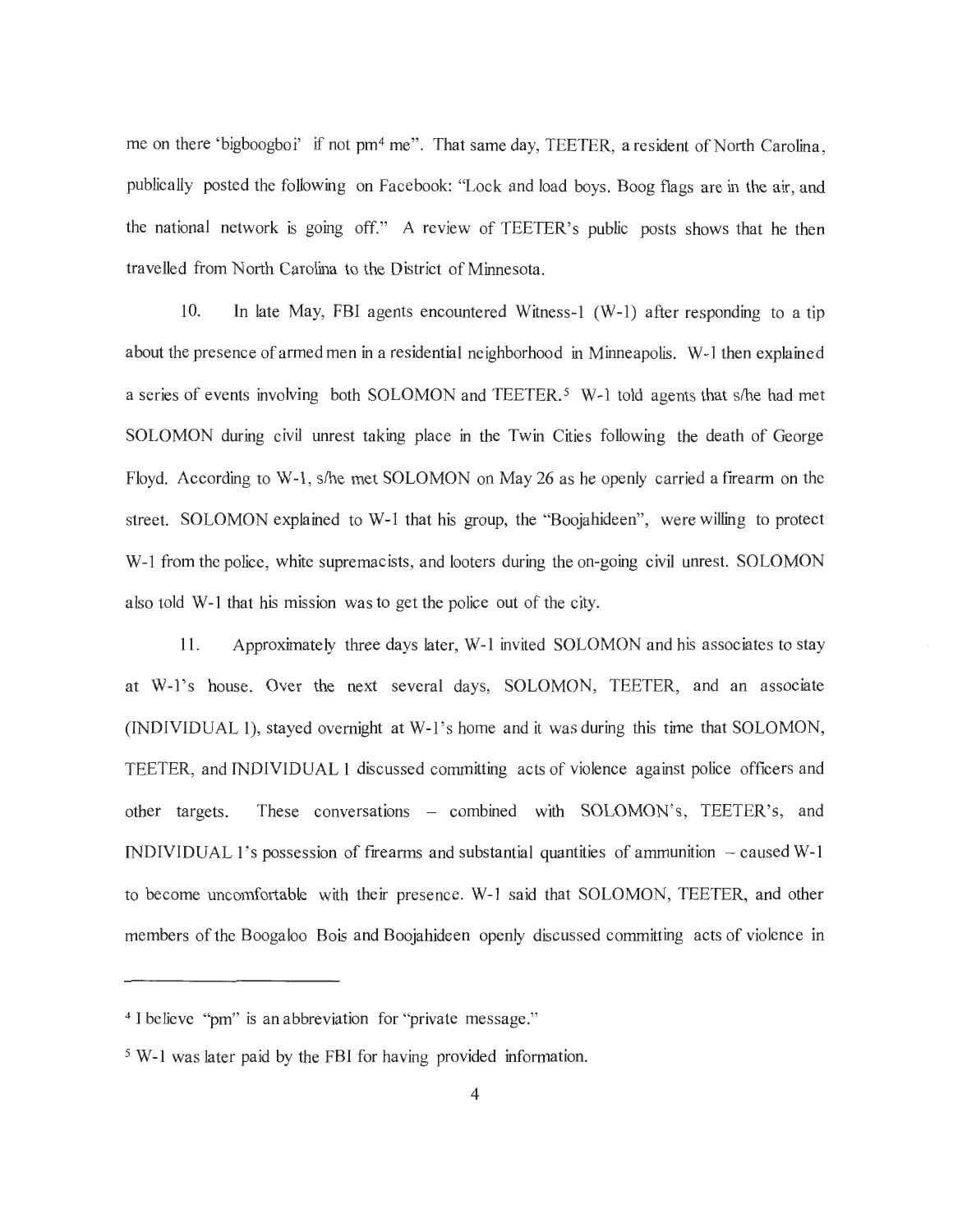furtherance of the Boojahideen's stated goal of overthrowing the government and replacing its police forces. For example, SOLOMON and TEETER discussed attacking a National Guard Armory to steal weapons and "bombs" for the Boojahideen. W-1 stated that TEETER claimed to have a connection within the National Guard who would support the Boojahideen if a siege occurred. SOLOMON and TEETER also discussed seeking out and killing white supremacists. In reference to targeting members of a white supremacist organization for assassination, TEETER stated, "[INDIVIDUAL 1] will be recording when I kill them." In addition to discussing the theft of explosives from a National Guard Armory, SOLOMON asked W-1 if W-1 knew someone who could provide him with "C-4". 6

12. In early June, the FBI began receiving information about SOLOMON, TEETER, and other members of the Boogaloo Bois through a confidential human source (hereinafter "CHS").<sup>7</sup> The CHS initially met SOLOMON on Facebook. SOLOMON and the CHS communicated using Facebook's private messaging feature until SOLOMON instructed the CHS to switch to an encrypted messaging application. Since early June, the CHS has reported on numerous conversations with SOLOMON, TEETER, and members of the Boogaloo Bois, or the Boojahideen.

13. On June 6 and into early June 7, the CHS, SOLOMON, TEETER, and an associate  $(INDIVIDUAL 2)$  met at a residence in the Twin Cities. During this audio-recorded<sup>8</sup> gathering,

<sup>&</sup>lt;sup>6</sup> Your affiant has consulted with an FBI expert on explosives. I have learned that C-4 is a military "high explosive" with no legitimate civilian use.

<sup>7</sup> The CHS is being paid by the FBI for information in this investigation. The CHS and W-1 do not know each other.

<sup>8</sup> FBI agents had provided the CHS with an audio-recording device .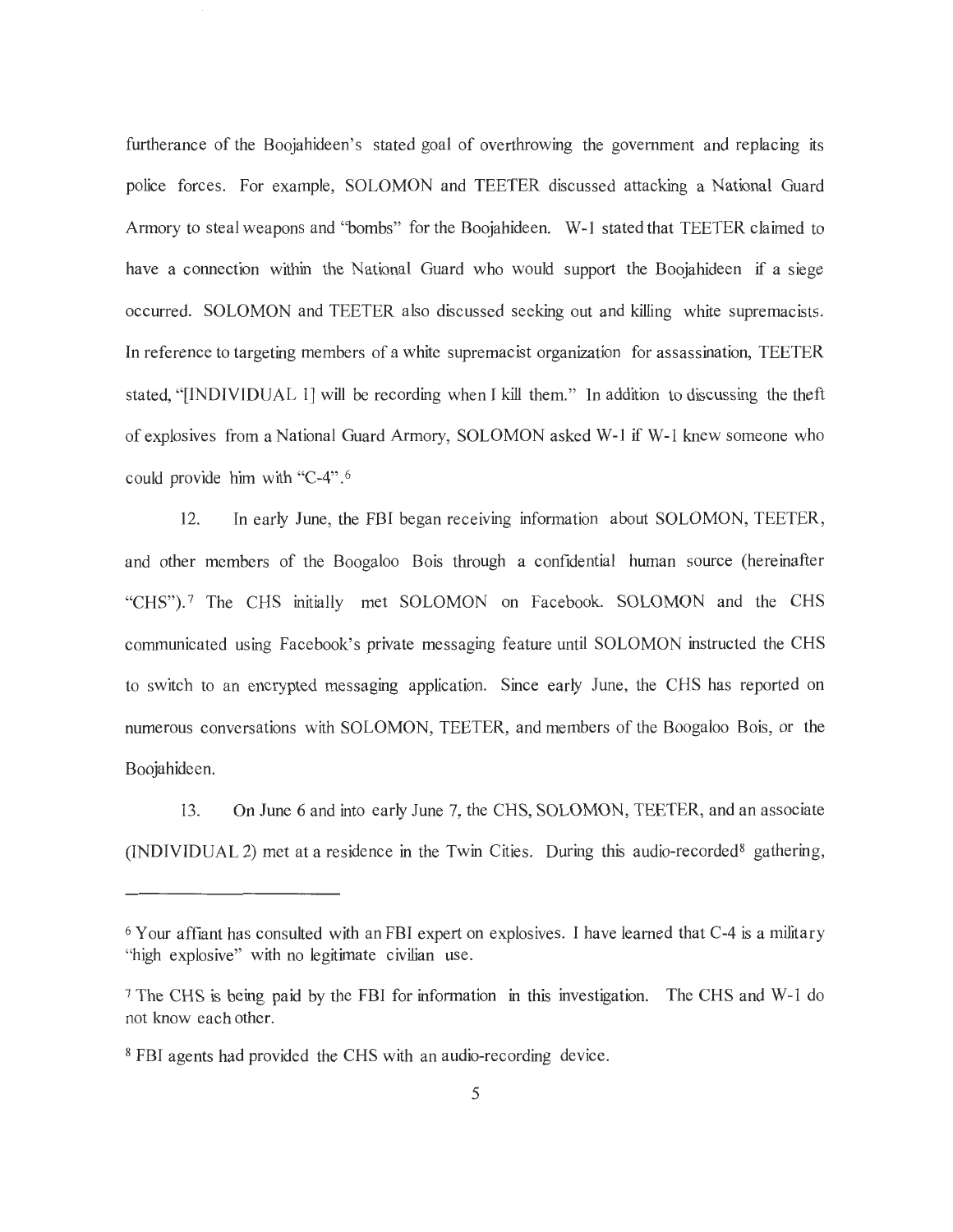the CHS, SOLOMON, TEETER, and INDIVIDUAL 2 discussed the Boojahideen's dislike of police officers and the possibility of shooting members of law enforcement. At one point during this conversation, SOLOMON, TEETER, and INDIVIDUAL 2 were all loading ammunition into magazines while wearing gloves when TEETER stated, "[t]his isn't something I'm worried about for a 'carry gun. "' Your affiant understands this to mean that TEETER is ordinarily unconcerned about leaving fmgerprints on a firearm or ammunition that he intends to carry legally. TEETER then stated, "[t]his is mercenary protocol. . .If I have to shoot someone I'm not going to call the cops and stick around." SOLOMON responded, "[i]f you're carrying for self-defense you're going to call the cops and go through the process." SOLOMON then added, "most likely, shit we 're doing we don't want our fingerprints on our shit." In discussing a potential confrontation with police, SOLOMON stated, "[i]f we get to the point where we engage the police, [UI]. I'm not going to stop...I'm going to take out whoever initiated the violence, and then I'm going to hang out in the area, you know, move and set up in a better location that's as close to the area as I can, and then I'm going to take out the next thing that shows up. And I'm going to keep going until I'm not taking out people anymore. Like if I get into a firefight, I'm getting into a firefight until I can't fight anymore. If I run out of ammo,  $\Gamma$ ll go to court."

14. On June 8, SOLOMON posted publicly the following on one of his two known Facebook accounts (SOLOMON is in the center wearing blue mask and TEETER is standing to SOLOMON's left):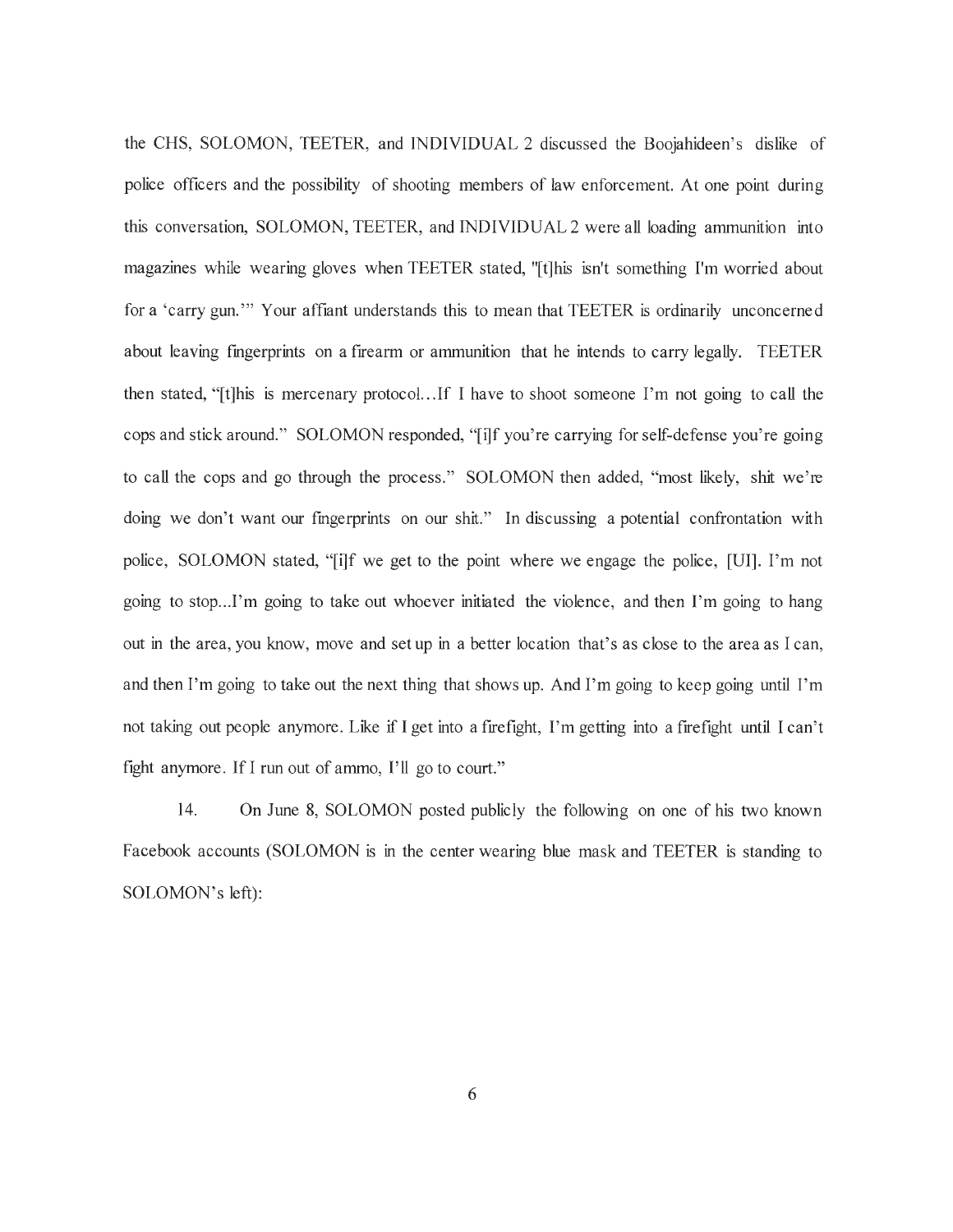

On June 10, SOLOMON posted the following on Facebook:



 $0042828$ 

12 Comments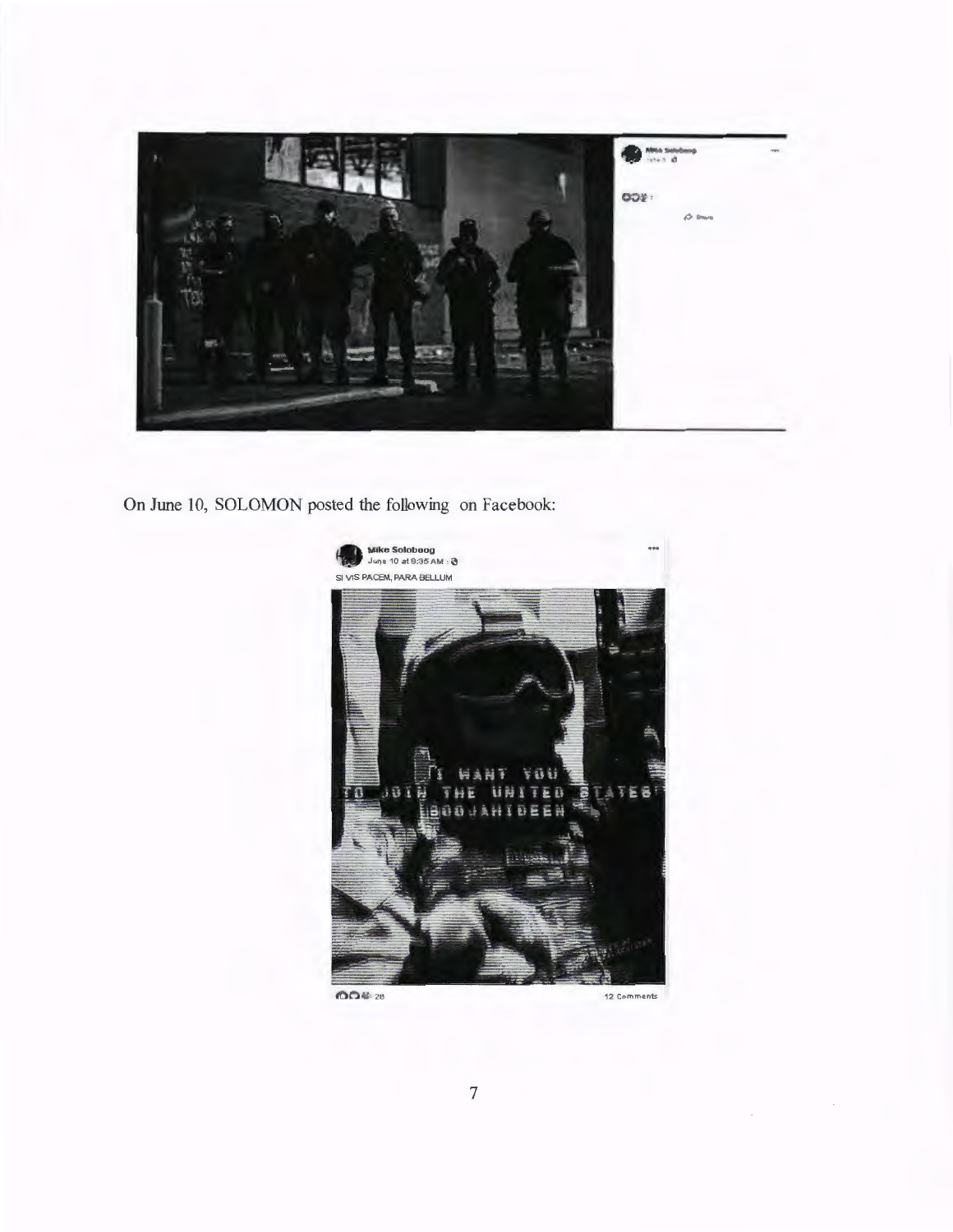The English translation of the Latin phrase "SI VIS PACEM, PARA BELLUM" (in the photograph's caption) is "if you want peace, prepare for war."<sup>9</sup>

15. Based on recorded conversations between SOLOMON, TEETER, and the CHS that your affiant has reviewed, I know that SOLOMON and TEETER believe the CHS to be a member of Barnas, a designated foreign terrorist organization. The CHS is a middle-eastern male with a heavy accent. Based on several conversations with the CHS, SOLOMON and TEETER have expressed that the terrorist organization Hamas shares anti-U.S. government views that align with their own anti-U.S. government views. SOLOMON and TEETER expressed a desire to employ themselves as "mercenaries" for Hamas as a means to generate cash for the Boogaloo Bois/Boojahideen movement. SOLOMON and TEETER discussed with the CHS their need for funds to recruit members and for the purchase of land for a compound to train Boogaloo Bois and Boojahideen members.

16. During a recorded June 14 meeting, the CHS asked TEETER to describe what he and the Boojahideen were planning to do for Barnas. During this conversation, the CHS emphasized that both TEETER and SOLOMON<sup>10</sup> could walk away from any plan they came up with and they could still be friends. TEETER replied that he and SOLOMON had long-term goals but lacked short-term goals and wanted to talk more with SOLOMON about ideas. When the CHS asked TEETER to 'think out loud," TEETER stated that the Boojahideen could "make a statement" by destroying [government] monuments. The CHS told TEETER that his organization (Barnas) could support TEETER and SOLOMON's efforts to make the government look ''weak".

<sup>&</sup>lt;sup>9</sup> See https://merriam-webster.com/dictionary/si vis pacem, para bellum.

<sup>10</sup> SOLOMON was not present at this June 14 meeting.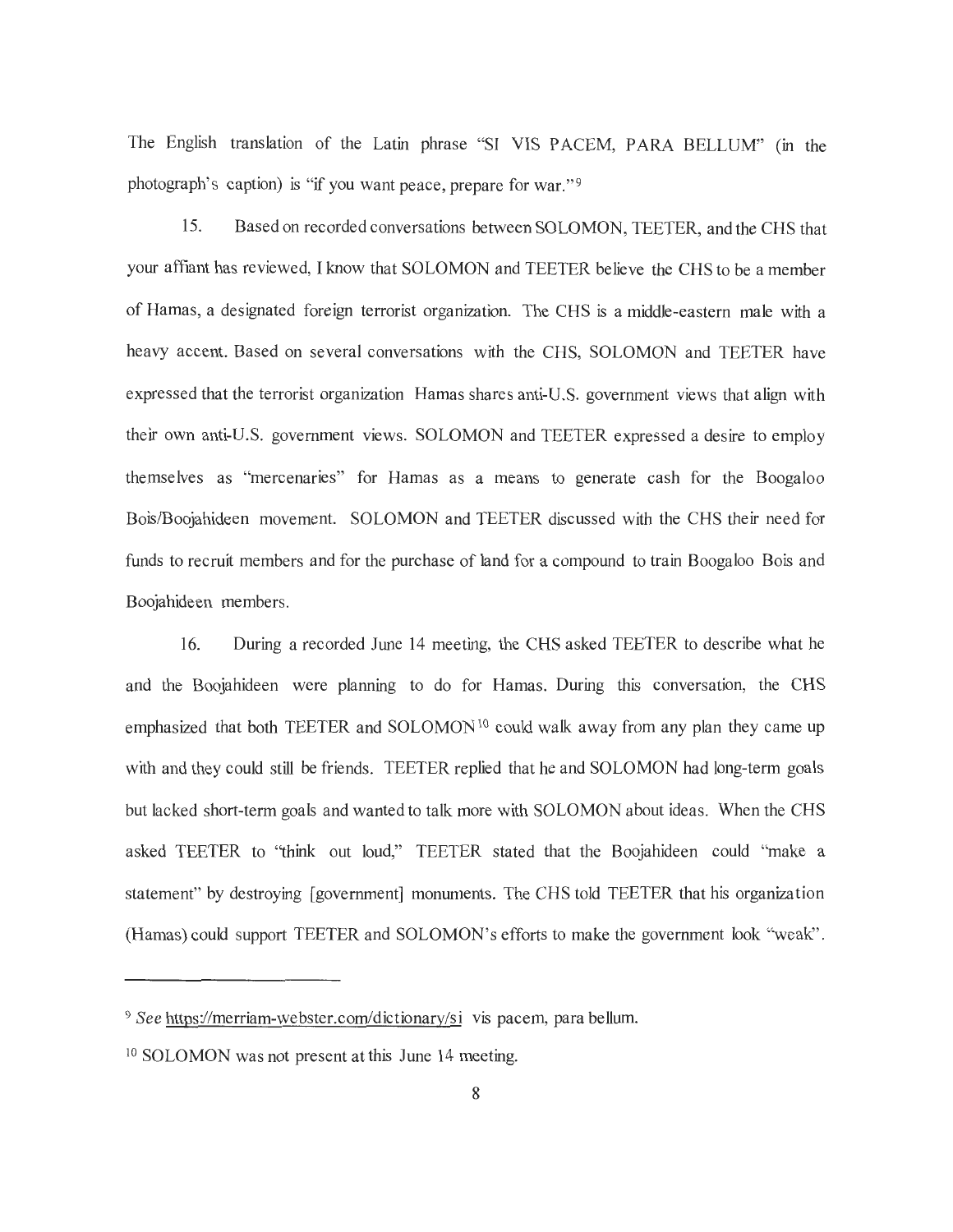TEETER replied, ''but just to make sure, C-4 falls within ... *[TEETER* 'S *voice trailed off and becomes momentarily inaudible on the recording*]?" The CHS affirmed that his organization was capable of that kind of support then stated, ''you asked for C-4 ... what is it you can do in terms of a big statement?" TEETER explained that he and SOLOMON have backgrounds in construction and that "[o]ne big benefit of that being we understand how things work mechanically which means if we want to demolish a structure, or a monument, or a statute [sic], some kind of statement item .. .It's a thing I think we can do pretty easy. I don't have a huge background in plastic explosives but that's the easiest way to do it. The most controlled way so you don't hurt any bystanders. Thus, when people look at it they say we need to be able to say it was a strike against the government and no innocent people were hurt. " When the CHS told TEETER they could work together, TEETER replied, "I would love to do that. I cannot tell you how much I would love to do that."

17. On June 18, the CHS met with TEETER. In this recorded conversation, TEETER revealed that he and SOLOMON had decided to target a "historical county courthouse" because it was "a symbol of the unjust laws that America upholds" and had "low security." When the CHS expressed concern that blowing up a courthouse would be complicated, TEETER replied "[r]ight. Basic wiring, yeah. I understand the basics of that. So I used to, grew up on a farm, I've wired full buildings from the time I was fourteen, fifteen." TEETER told the CHS that he had been conducting internet research for this plan on the "dark web" where, he explained, "I have access to diagrams and explanations...." TEETER said he was researching the use of dynamite with an electric charge on a timer and that he wants to become an expert before doing it, but considers himself a "quick study."

9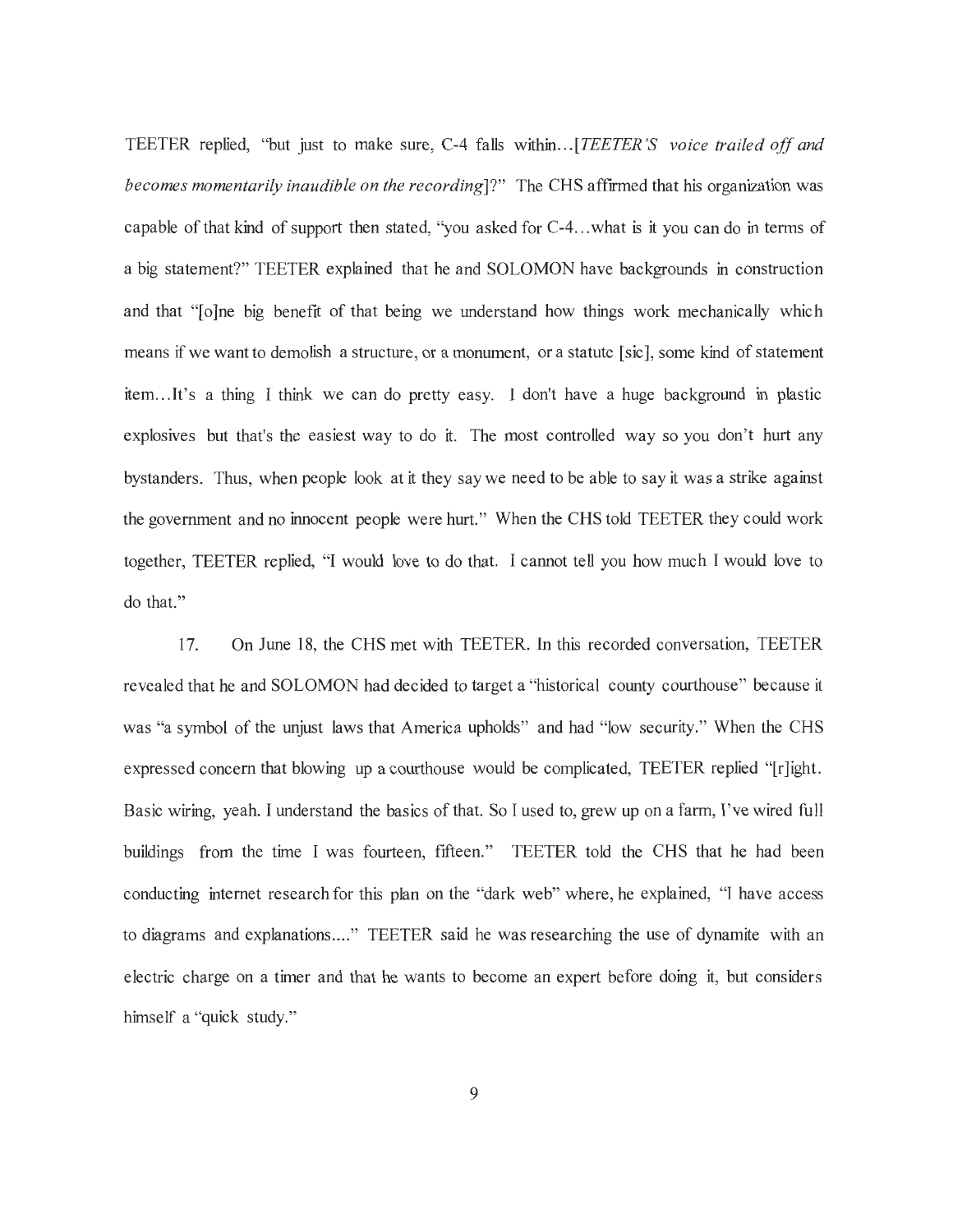18. TEETER said that people would "take notice" if he "took out" a historical site that was "soft". He went on to say, "[b]ut still, but I'm not in a position where I can start hitting hard targets that like ... what I would describe as hard targets which is a big reward yet, but once ... we start working together, and I show some of my other guys that this is stuff that we have ... we have people willing to work with us, and that this is a thing we can accomplish, then I can start ... doing the things that would allow me to hit hard targets." TEETER stated he wanted to conduct the attack at night so as not to hurt anyone. TEETER then identified a specific historical courthouse in northern Minnesota. The CHS asked him if he was positive he wanted to do this, to which TEETER replied "yes."

19. On June 19, SOLOMON and TEETER met with the CHS to discuss the plot to destroy a specific county courthouse located in northern Minnesota. This meeting was recorded. In TEETER's presence, SOLOMON confirmed for the CHS that SOLOMON and TEETER were working on the courthouse destruction plot together: "we're kind of the same entity, right?...Like if he's not here right I think you can agree that I can speak for you. If I'm not there, he can speak. .. We 're on the same page." SOLOMON also explained to the CHS how he and TEETER would be an asset to Hamas: "to you and your friends, we've got to be pretty valuable because two American-born white boys, right? We can move around like nothing. I can take anything anywhere." SOLOMON then asked for "an investment into our future." TEETER stated "I'm set up. I'm working on calculating the exact amounts, the explosives and stuff I need for that. I'm ready to go." When asked about the cost for the courthouse plot, TEETER replied, "I can run the numbers on the explosives as far as stick weight to detonation pretty quickly. I should be able to pull up the schematics on the courthouse pretty easy and figure out the exact science." When discussing future targets for the Boogaloo Bois, SOLOMON said, "[a]s soon as we, you know,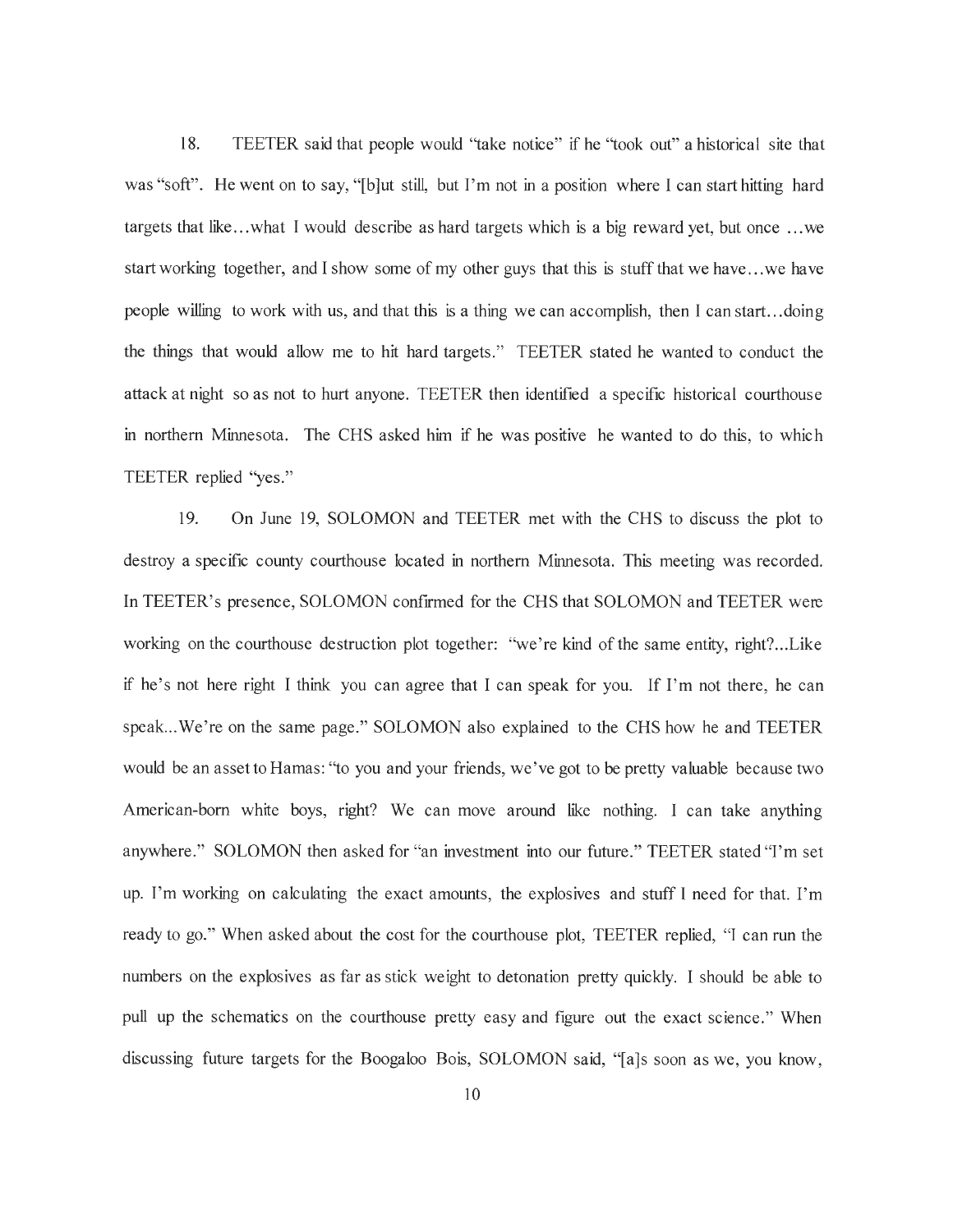mark the politicians that we want to. I'd be fine with going after the media after that. I'm not necessarily talking about the journalists on the street. Yeah, they lie. I'm more talking, I just want to take out the top 20% people at each company."

20. On June 28, SOLOMON, TEETER, and the CHS met at a hotel. There, the CHS introduced SOLOMON and TEETER to an individual who SOLOMON and TEETER believed was another, more senior, member of Hamas.<sup>11</sup> This individual is, in fact, an undercover employee (UCE) of the FBI. During this audio and video recorded meeting, SOLOMON and TEETER expressed their willingness to the UCE to manufacture suppressors<sup>12</sup> for Hamas.<sup>13</sup>

21. During this meeting, TEETER explained his philosophy to the UCE. TEETER stated he was an "anarchist" who wants to "completely remove the government, then just start over." SOLOMON added, "our goal is to tear it down." When asked how long TEETER and SOLOMON had been part of the movement, TEETER replied "for about a year and a half, which is when we both got into it...." In an effort to convince the UCE that they would have value to Hamas, SOLOMON stated, "I'm also a redneck, nobody notices a redneck. But basically like, we've, we've got the ideas, we've got you know, what we wanna do, we've got training and we've

<sup>&</sup>lt;sup>11</sup> The CHS had previously characterized this individual to SOLOMON and TEETER as the person within Hamas to whom the CHS reports.

<sup>&</sup>lt;sup>12</sup> I know that a suppressor is a device affixed to the barrel of a firearm that is designed to suppress both the sound and light emitted from the firearm when it is discharged. These devices are regulated by federal law. *See* Title 26, United States Code, § 5861(d)(making it unlawful for any person to receive or possess a firearm, the defmition of which includes a silencer or suppressor, that is not registered to him in the National Firearms Registration and Transfer Record). *See also*  Title 26 U.S.C. § 5845(a) and Title 18 U.S.C. § 92l(a)(3)(C).

<sup>&</sup>lt;sup>13</sup> At SOLOMON and TEETER's request, the CHS gave them funds to purchase a drill press necessary to manufacture the suppressors.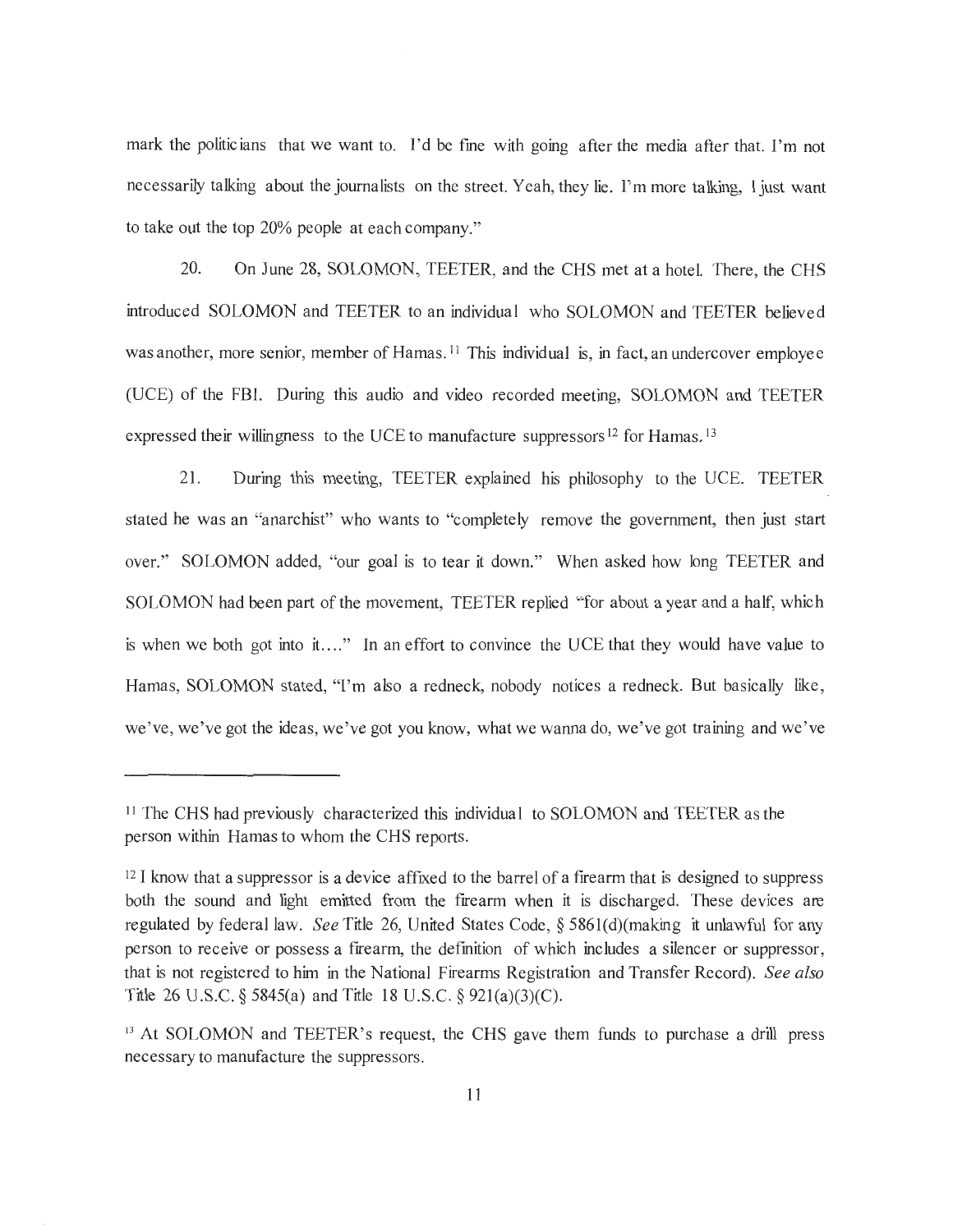got knowledge ... " . TEETER added, "and we have a network." TEETER further explained that he had the knowledge and experience necessary ''to manufacture unmarked parts for guns and create unregistered and untraceable weapons as well." TEETER stated, "[w]ith about \$700 dollars of equipment I can produce...unmarked and untraceable AR-15s."<sup>14</sup> SOLOMON added, "[y]eah,... we can also make 'em fully automatic if you'd like." In reference to manufacturing untraceable AR-15s, TEETER explained that ''we have ah, Boog Boys across the country who we could use as a network to move it around, ... it's definitely something we'd be capable of." When asked by the UCE what Hamas could in tum do for the defe ndants, TEETER replied ''we just. .. do not have the funding to start to do a lot of these things...." TEETER and SOLOMON then discussed their plan to raid the headquarters of a white supremacist organization in North Carolina, stating "if we can, make it so twenty, forty of them can't go home... it's a win-win." Later in this meeting, the men discussed their mutual goals. SOLOMON stated "if we are able to accomplish our goals, the U.S. would be fucking done." Asked about future specific goals, TEETER stated, "I believe that I could completely demolish [the historic courthouse] with about twelve pounds of dynamite and fifteen mini-fuses." SOLOMON added, "here 's something that's a lot better than dynamite, C4 is a lot more powerful."

22. During the meeting with the CHS and the UCE, the defendants discussed "soft" and "hard" targets. Asked to identify a "hard" target, SOLOMON responded, "I would love to take out a police station" and referenced using a grenade launcher to accomplish this. As a "first step" in building trust with Hamas, SOLOMON suggested giving the UCE "something that we produce." TEETER explained the attack on the headquarters: ''we want to go in with subsonic

<sup>14</sup>Your affiant knows that an "AR-15" is a lightweight semi-automatic rifle.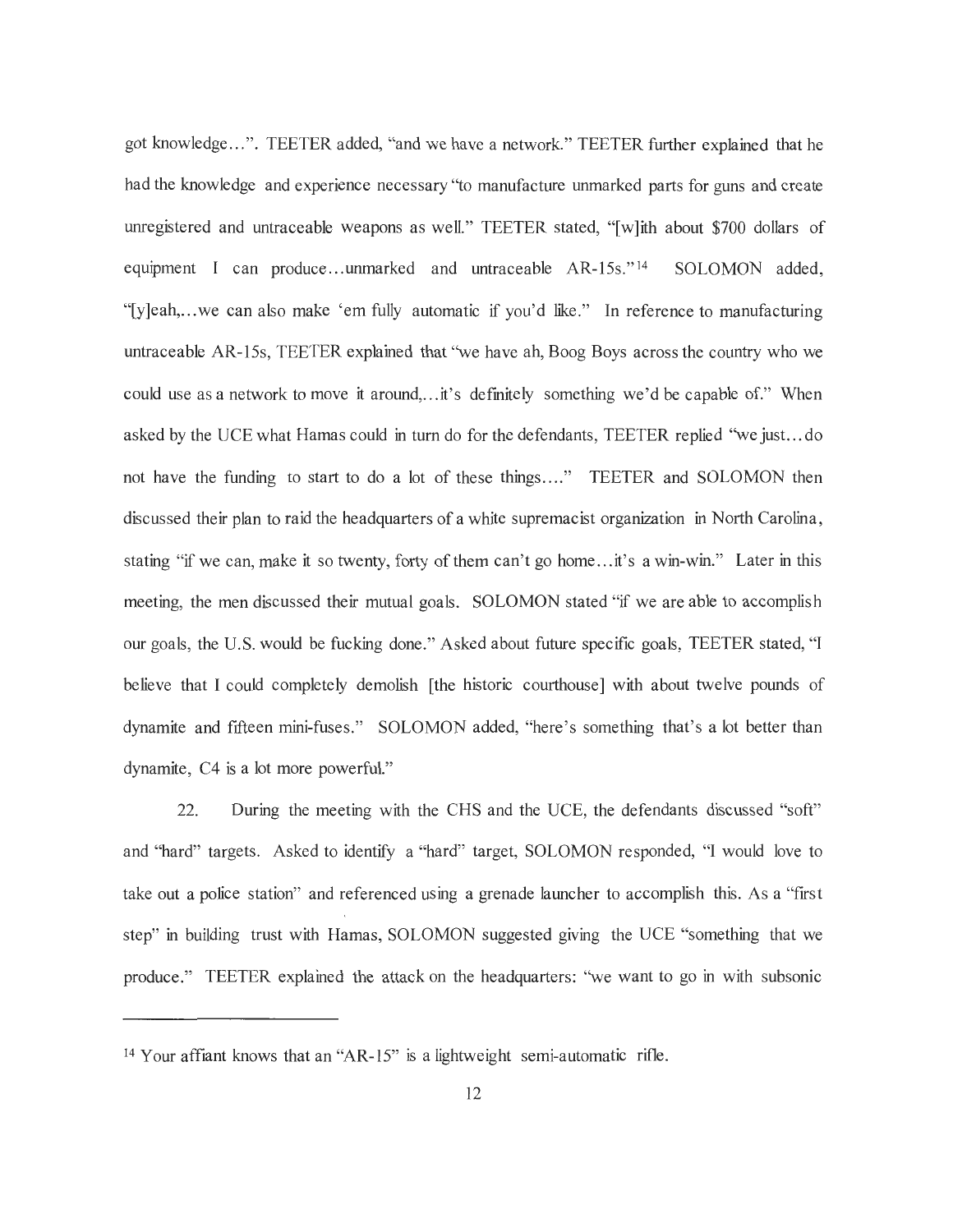ammunition , ah, and we want to go in suppressed. And I, I can, I can get us subsonic ammunition and suppressors, that's [UI], those are both things that I can provide for us if, if I can find them." When asked by the UCE if TEETER knew how to build a suppressor, SOLOMON stated, "Yes. We both know how to do that."

23. The UCE asked about SOLOMON's reference to politicians. TEETER replied "that would be a future thing." SOLOMON stated, "[w]ell, for the future, I'd build a gallows in front of the... in front of the Congress building in D.C. and just start hanging politicians left and right." In reference to politicians hiring security for protection, TEETER stated, "you can't stop threats that you can't see. I shoot precision long-range bolt rifles. I, I do most of my shooting beyond half a mile. And I can easily, with a well-equipped rifle, shoot to fifteen hundred yards."

24. On July 6, at SOLOMON and TEETER' s request, the CHS provided TEETER with funds for the purchase of the tools and parts needed to produce the suppressors. At 5:30 p.m. on July 9, TEETER communicated with the CHS via a secure messaging application about also building pistols for the CHS: "I can't remember if I mentioned this before, but I can also build pistols. The Sig Sauer P320 is modular, which means with a jig and a parts kit I can drill and build them. " In reference to the suppressors they previously agreed to build for Hamas, TEETER texted the following: "I'm excited to see my products in action. " Approximately 45 minutes later, SOLOMON and TEETER purchased a drill press at a Maple Grove hardware store and were observed loading the drill press into the bed of SOLOMON's red pick-up truck. This drill press has been kept at SOLOMON's home since.

25. On July 16, SOLOMON and TEETER informed the CHS that they had successfully manufactured five functional suppressors and showed the devices to the CHS while in SOLOMON's home. During this recorded meeting, SOLOMON and TEETER proposed using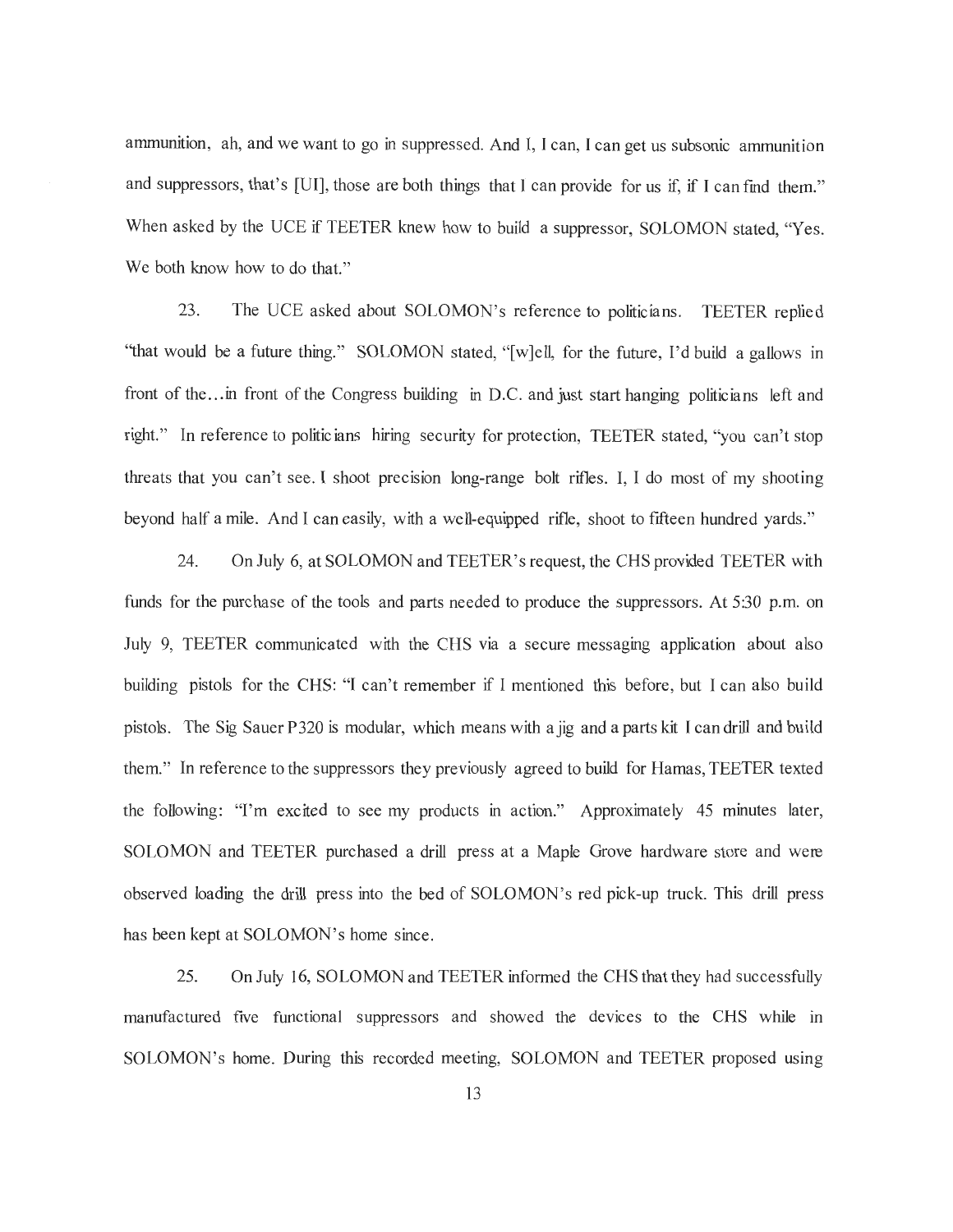explosives to destroy a different historic courthouse located in the Twin Cities area. Further, SOLOMON and TEETER again proposed converting semi-automatic rifles into fully-automatic firearms for the benefit of Hamas. The following day, July 17, the CHS informed TEETER in a recorded conversation that the suppressors would specifically be delivered to the militant wing of Hamas.

26. On July 30, SOLOMON and TEETER delivered the five suppressors to the UCE<sup>15</sup> at which time both SOLOMON and TEETER expressed their desire to manufacture additional suppressors and fully-automatic weapons for Hamas. During this meeting, SOLOMON and TEETER explained that they were delaying the plot to demolish a courthouse so they could continue to build their relationship with Hamas, which would include the manufacture of the additional suppressors.

27. On August 5, TEETER and the CHS discussed on a secure messaging application the suppressors he and SOLOMON had supplied. In this exchange, the CHS told TEETER that he was eager for the suppressors to be delivered to his organization and to be put to use. TEETER replied: "I hope between this and my people's work here we can turn the tide for you."

28. On August 12, in a recorded conversation SOLOMON and TEETER further described for the CHS their reasons for delaying the plot to blow up a historic courthouse. SOLOMON and TEETER stated they did not want to simply blow up a historic courthouse but rather, preferred to execute a larger plot when the Boogaloo Bois are better positioned to fulfill

<sup>&</sup>lt;sup>15</sup> The FBI retained possession of the suppressors and submitted the devices to an FBI firearms expert for testing. The expert concluded that the devices functioned consistent with silencers purchased from licensed U.S. manufacturers.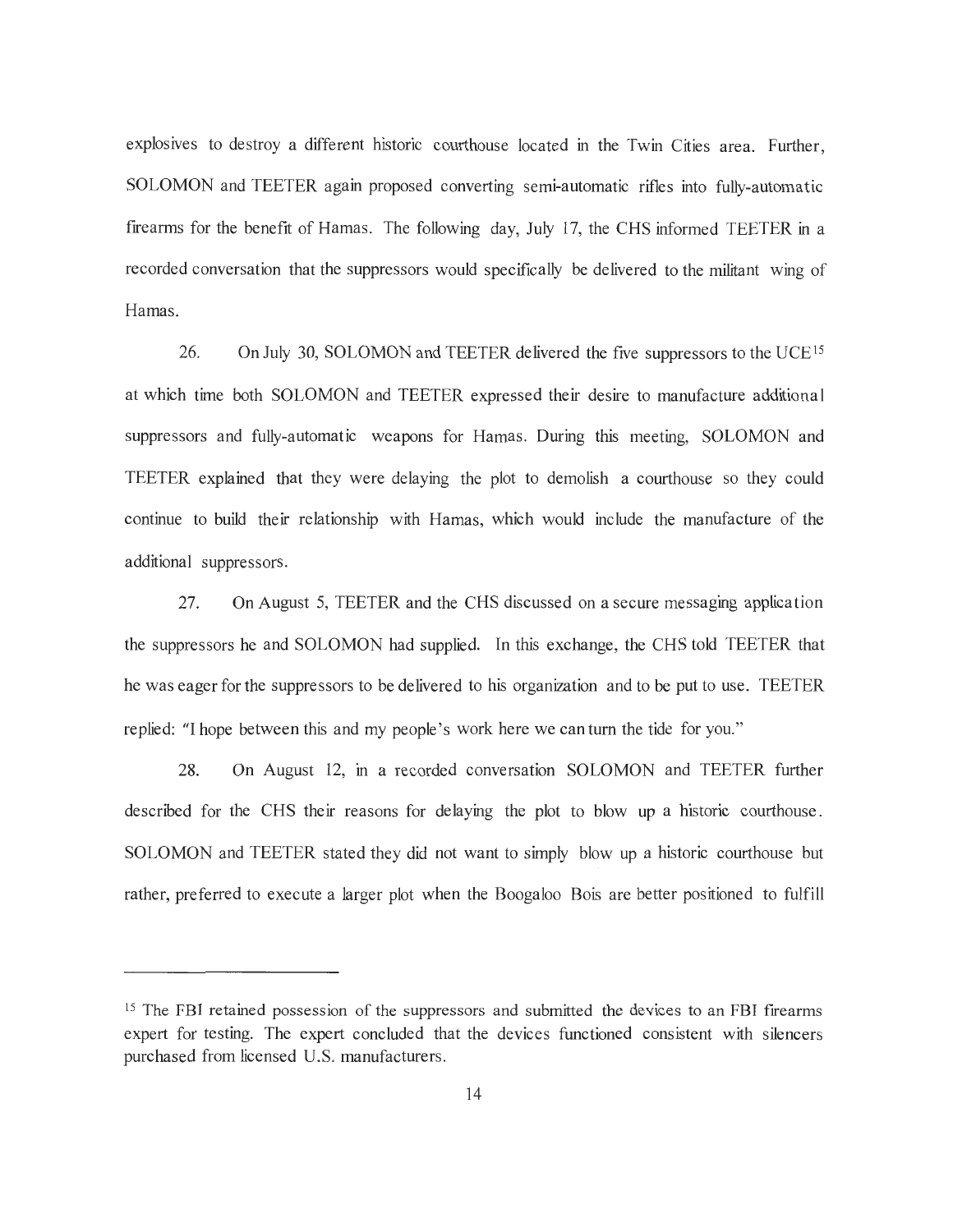their goals. As an example of a larger plot, SOLOMON and TEETER discussed the murder of politicians:

- SOLOMON: Here's the thing. If and when we make a statement right. I don't want to blow up some fucking bullshit courthouse in the middle of nowhere Minnesota.
- TEETER: CHS: That's why I picked a different one. I picked a really famous one. Oh my god
- SOLOMON: Here's the thing. I want to like take down twenty senators while they're playing fucking baseball, right?

TEETER: That is a better idea, that is a much better idea.

CHS: Oh my god. Twenty what?

TEETER and SOLOMON: (OV) Senators.

TEETER: Like U.S. Senators.

SOLOMON: I don't want to blow up a courthouse. I want to murder a bunch of U.S. politicians. That's the statement I want to make.

CHS: That's a statement for real.

SOLOMON: Exactly.

- TEETER: I mean, people have definitely shot some before. I6 If anyone can get a shot off at them means we could easily take out the rest of them.
- SOLOMON: Yeah.

<sup>&</sup>lt;sup>16</sup> This idea appears to be in reference to the June 14, 2017, shooting during a softball practice for Republican congressmen at Eugene Simpson Stadium Park in Alexandria, Virginia. The shooting resulted in injuries to several victims, including a United States Congressman, and the death of the gunman.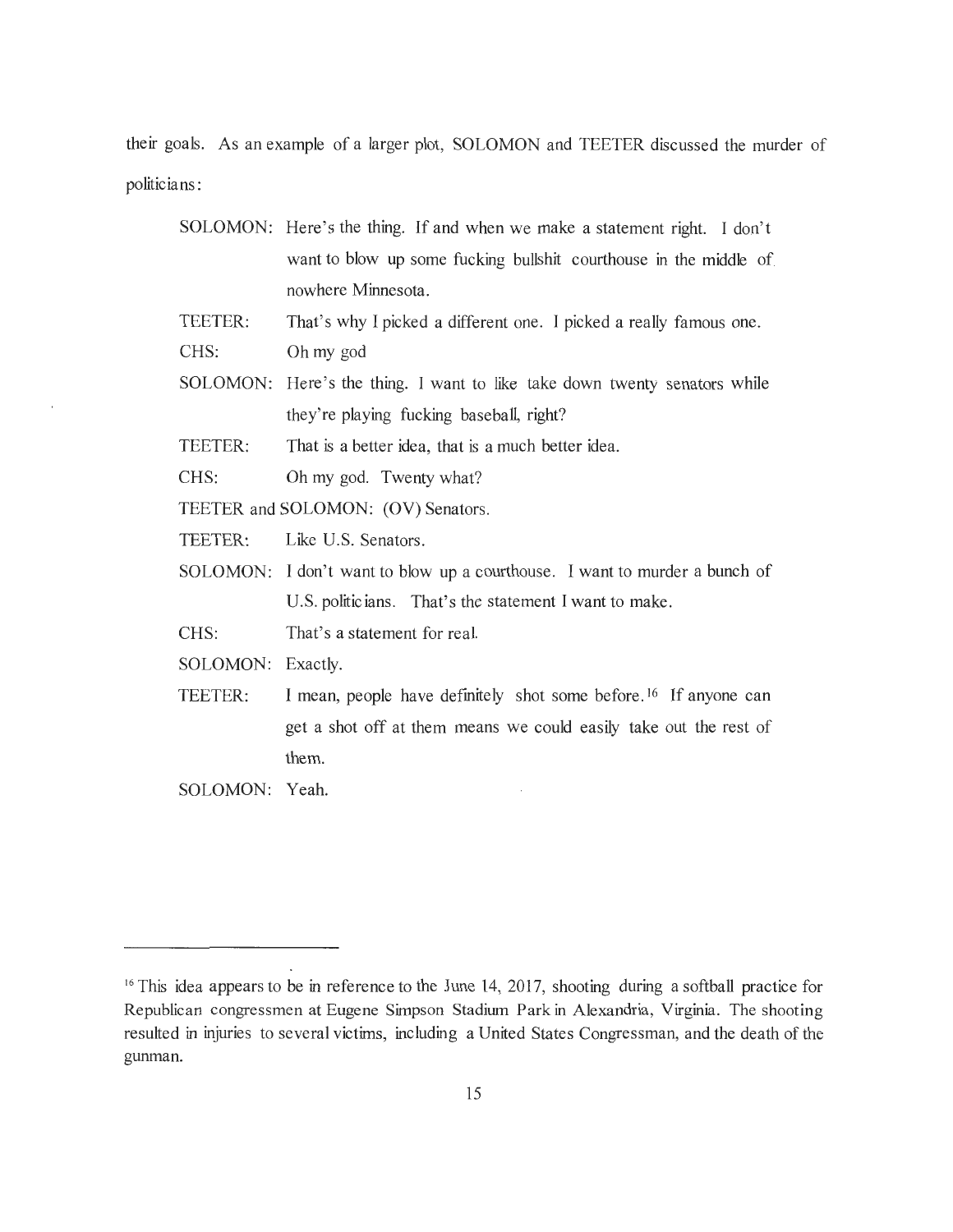29. On August 20, the UCE showed SOLOMON and TEETER a video of purported members of Hamas<sup>17</sup> firing rifles equipped with the suppressors manufactured by SOLOMON and TEETER. Upon viewing the video of their suppressors in use, both SOLOMON and TEETER reacted positively. Both SOLOMON and TEETER then immediately proceeded to negotiate a price for an additional five suppressors. As SOLOMON and TEETER discussed pricing for the additional suppressors with the UCE, SOLOMON told the UCE that his organization would get a "steep discount" of fifty percent on future suppressors. The UCE told SOLOMON and TEETER that these additional suppressors would be used overseas to attack Israeli and the U .S forces training with them. SOLOMON and TEETER agreed to build them quickly and agreed on a price of \$1800 for the five additional suppressors. Later in this recorded conversation, SOLOMON and TEETER proposed creating a store front where they could build suppressors and rifles in the back while maintaining a legitimate-appearing maintenance business. In return for a loan from Hamas to start this business, SOLOMON and TEETER reiterated the idea of giving Hamas a discount on suppressors and rifles.

30. On August 29, TEETER and SOLOMON met the UCE and CHS at a hotel room. This meeting was audio and video recorded. TEETER and SOLOMON told the UCE and CHS that the parts needed for the suppressors had not arrived and therefore were not ready for delivery. TEETER and SOLOMON expressed disappointment in themselves that they failed to deliver the additional suppressors on time.

<sup>&</sup>lt;sup>17</sup> The individuals depicted in the video were employees of the FBI.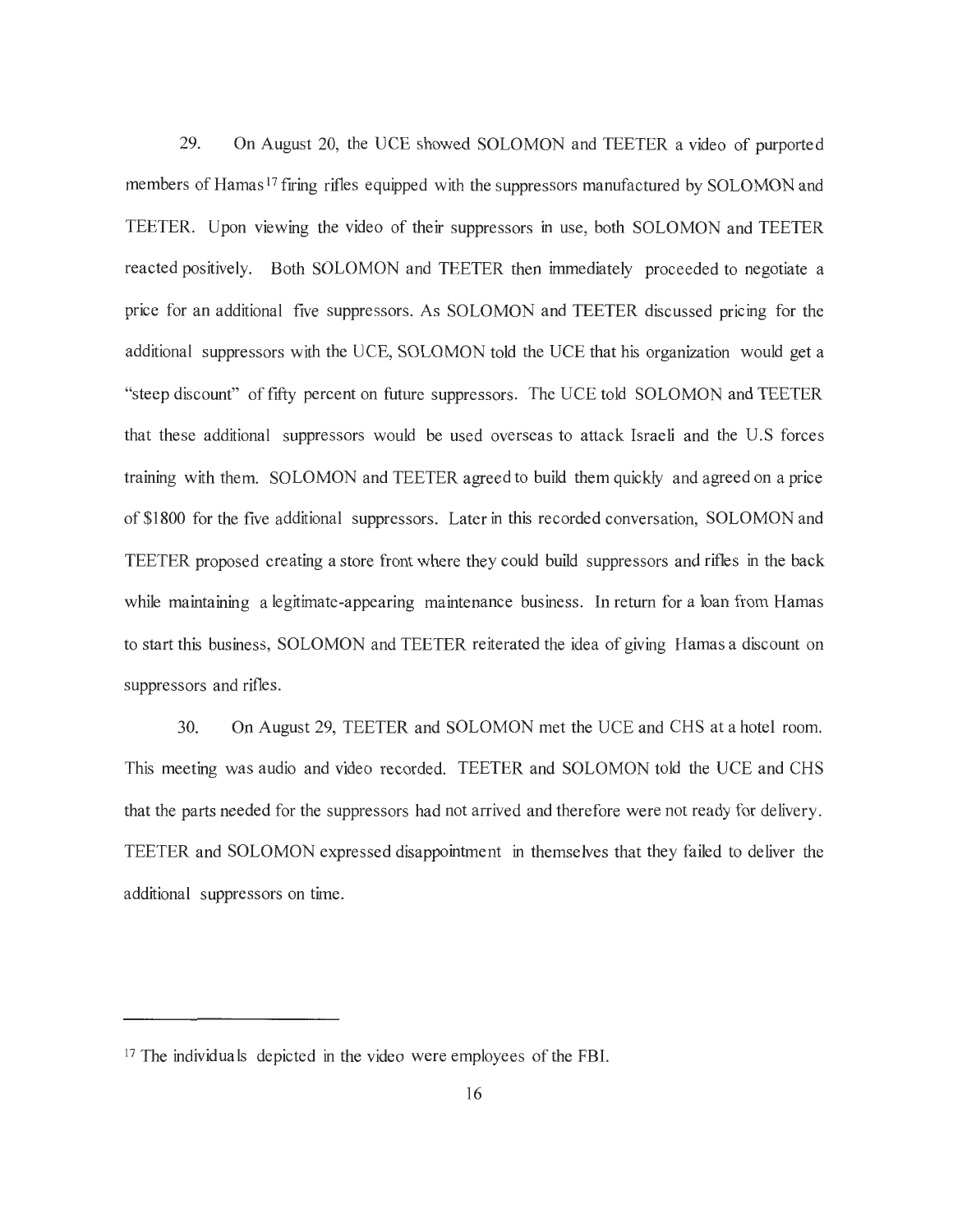31. At this same meeting, SOLOMON and TEETER did deliver a "drop in auto sear" (hereinafter "DIAS")<sup>18</sup> to the UCE and CHS. Your affiant knows that a DIAS is a part designed and intended for use in converting a weapon to shoot automatically by a single pull of the trigger. SOLOMON told the UCE and CHS that he tested the functionality of the DIAS earlier and that it appeared to function properly on his own rifle. SOLOMON and TEETER assured the UCE that the user could get hundreds of rounds shot out of the DIAS. TEETER recommended, "I would say use one for the first time for combat and then just for training maybe after that until you know how long they last." The UCE stated it would be sufficient if the DIAS worked long enough to kill a few American and Israeli soldiers, to which SOLOMON replied, "yeah."

32. The UCE asked SOLOMON to demonstrate how to insert the DIAS into a rifle that the UCE had in his possession. SOLOMON did so but noted that this DIAS appeared to be too large for the UCE's rifle. SOLOMON stated he could order a smaller version because his supplier was creating them with a 3-D printer and could change the dimensions of the DIAS for him. When the CHS asked SOLOMON and TEETER if the manufacturer of the DIAS tests the fit of the DIAS in a weapon, SOLOMON stated, "yeah but that's technically super illegal...." Further, in regard to manufacturer of the parts used to make the suppressors, TEETER stated, "if they knew what we were doing with them they'd report us to the FBI."

<sup>&</sup>lt;sup>18</sup> Under Title 26, United States Code  $\S$  5845(b), the definition of "machine gun" includes "any part designed and intended solely and exclusively, or combination of parts designed and intended, for use in converting a weapon into a machine gun." These devices are regulated by federal law. *See* Title 18, United States Code  $\S 922(0)$  (prohibiting possessing or transferring machine guns).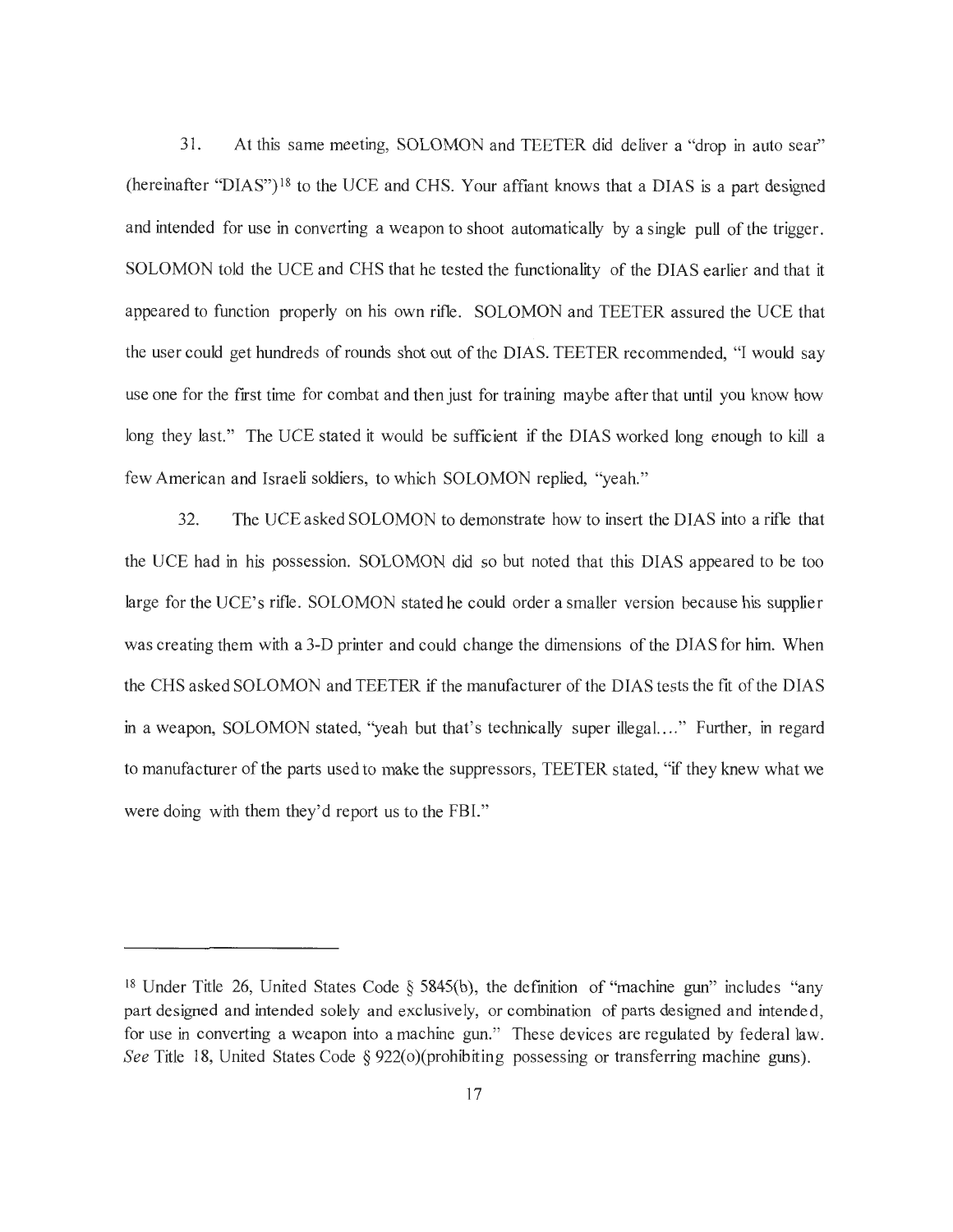#### **CONCLUSION**

33. Based on the information described above, I respectfully submit there is probable cause to believe that MICHAEL ROBERT SOLOMON and BENJAMIN RY AN TEETER, in the District of Minnesota and elsewhere, conspired and attempted to provide material support and resources to a designated foreign terrorist organization, in violation of Title 18, United States Code, § 2339B.

#### **REQUEST FOR SEALING**

34. I further request that Court seal the underlying affidavit supporting the criminal complaint until further order of the Court. My supporting affidavit details matters about the investigation that are not a matter of public information. The FBI is continuing to investigate active leads concerning the defendant' ties to others. Accordingly, clear and convincing reasons to seal the affidavit because the premature disclosure of this investigation will jeopardize the FBl's efforts to pursue active leads in this investigation and the ongoing investigation.

Further your Affiant sayeth not.

Thomas E. Wilberg Special Agent Federal Bureau of Investigation

SUBSCRIBED and SWORN before me by reliable electronic means (FaceTime and email) pursuant to Fed. R. Crim. P. 41(d)(3) on September 3, 2020:

The Honorable Tony N. Leung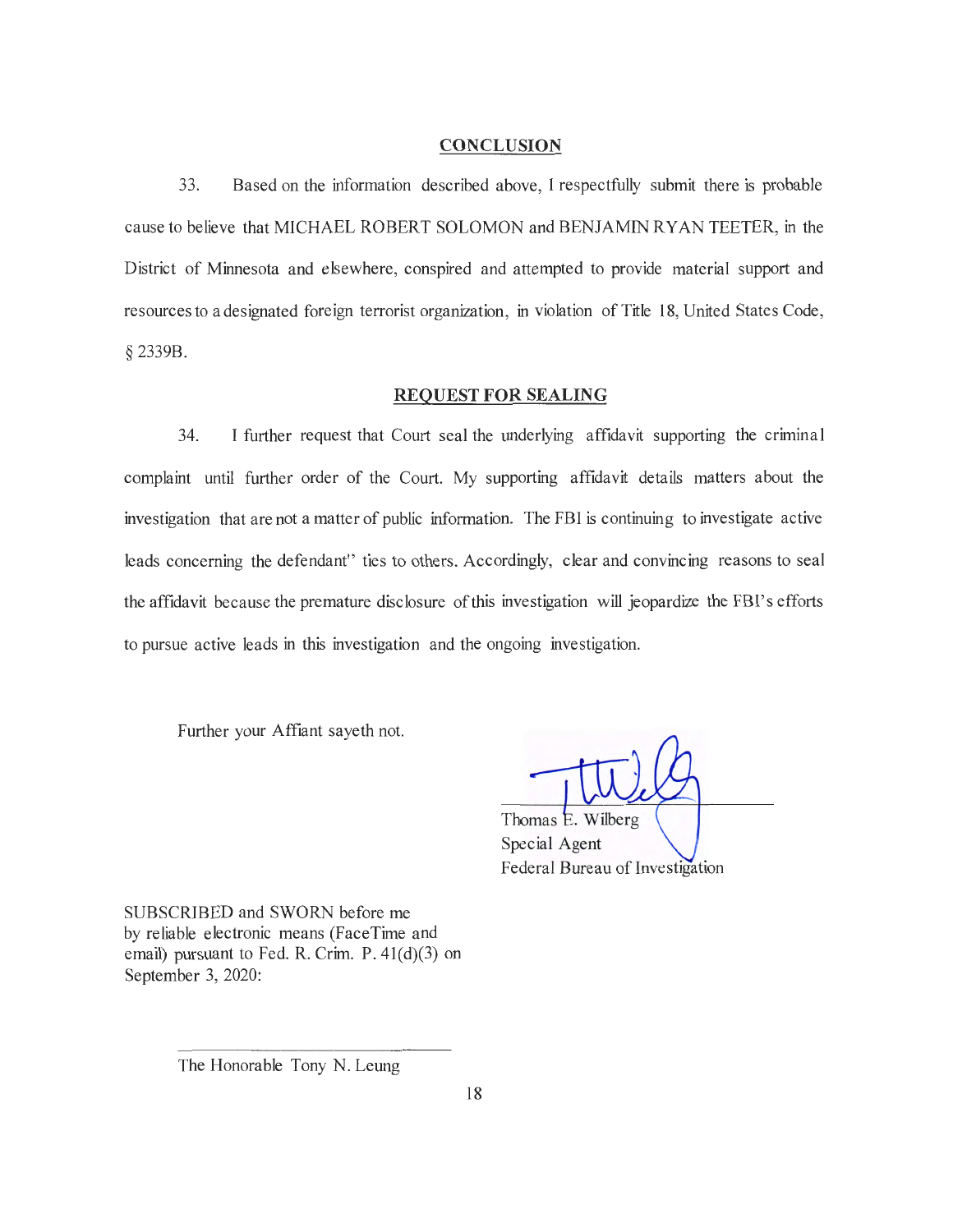United States Magistrate Judge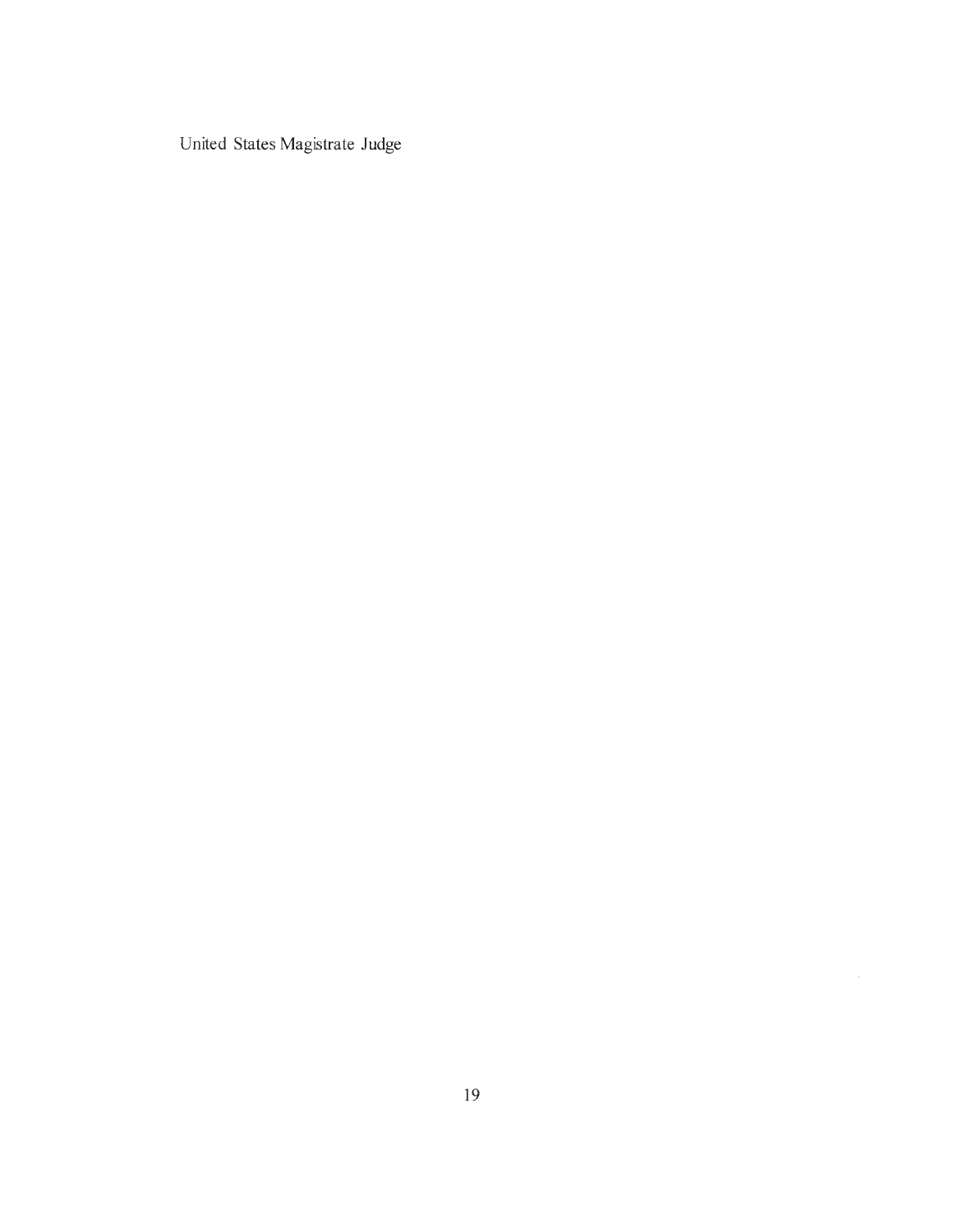# **UNITED STATES DISTRICT COURT**

for the

District of Minnesota

#### UNITED STATES OF AMERICA

V.

Case No.

MICHAEL ROBERT SOLOMON, and BENJAMIN RYAN TEETER,

# **CRIMINAL COMPLAINT**

I, the undersigned complainant, being duly sworn, state the following is true and correct to the best of my know ledge

and belief. From on or about June **1,** 2020, through on or about September 3, 2020, in Hennepin County, in the State and

District of Minnesota, defendants

conspired and attempted to provide material support to a designated foreign terrorist organization in violation of Title 18, United States Code, Section(s) 2339B and 2

I further state that I am a(n) Special Agent and that this complaint is based on the following facts:

#### SEE ATTACHED AFFIDAVIT

Continued on the attached sheet and made a part hereof:  $\boxtimes$  Yes  $\square$  No

*I*  Complainant's signatu

Thomas E. Wilberg, Special Agent Federal Bureau of Investigation

Printed name and title

Sworn to before me and signed in my presence.

Date:

City and State: Minneapolis, MN

*Judge 'sSignature*  The Honorable Tony N. Leung United States Magistrate Judge

*Printed Name and Title*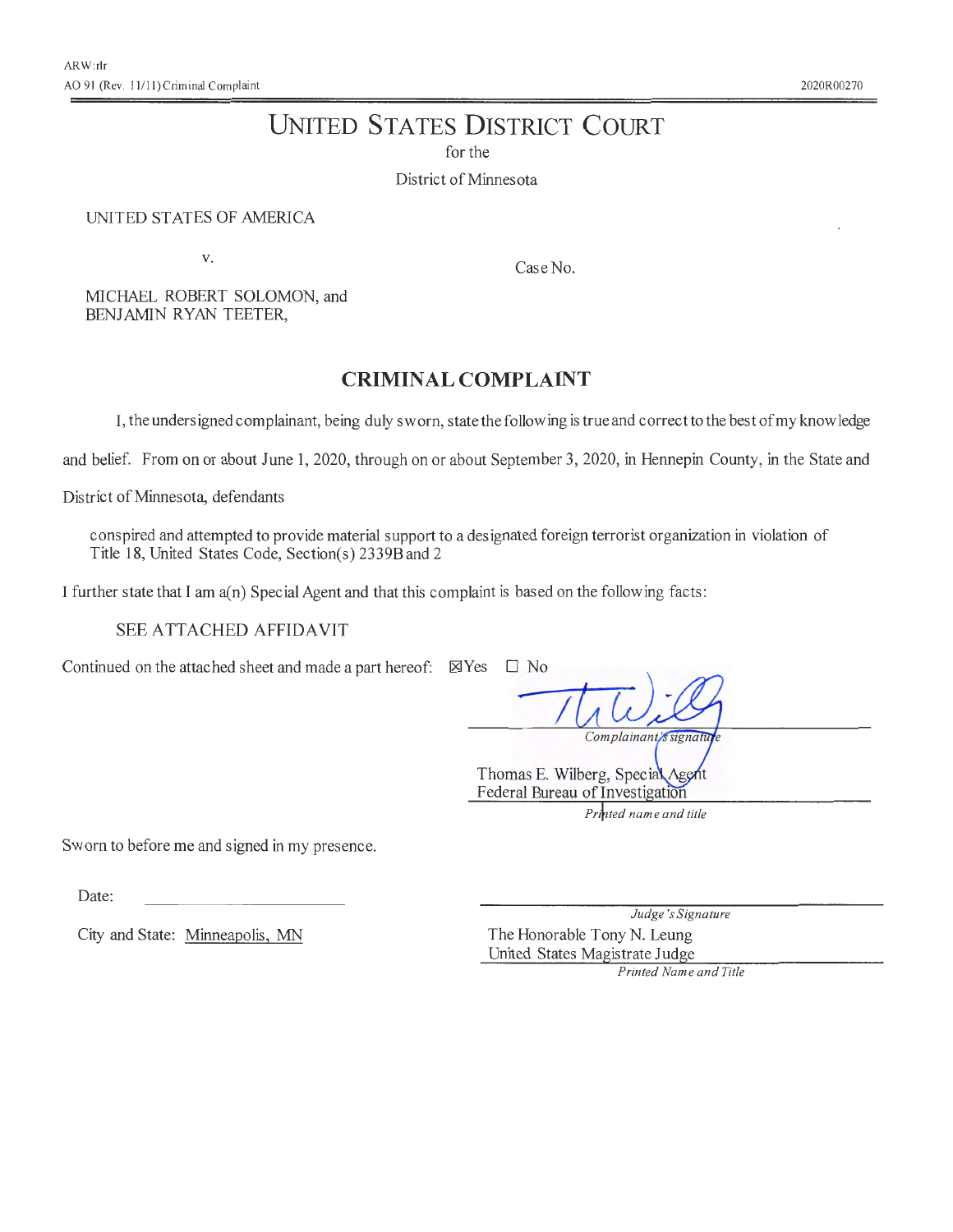#### 2020R00270

# **UNITED STATES DISTRICT COURT**

for the

District of Minnesota

#### UNITED STATES OF AMERICA

V.

Case No.

MICHAEL ROBERT SOLOMON

### **ARREST WARRANT**

To: Any authorized law enforcement officer

**YOU ARE COMMANDED** to arrest and bring before a United States magistrate judge without unnecessary delay *(name of person to be arrested)* MICHAEL ROBERT SOLOMON,

who is accused of an offense or violation based on the following document filed with the court:

Indictment Superseding Indictment Information Superseding Information *X* Complaint

\_\_ Probation Violation Petition \_\_ Supervised Release Violation Petition \_\_ Violation Notice \_\_ Order of the Court

From on or about June 1, 2020, through on or about September 3, 2020, in Hennepin County, in the State and District of Minnesota, defendants conspired and attempted to provide material support to a designated foreign terrorist organization in violation of Title 18, United States Code, Section(s) 2339B and 2

Date:

*Issuing officer's signature* 

City and State: Minneapolis, MN

the control of the control of the control of

The Honorable Tony N. Leung United States Magistrate Judge

*Printed Name and Title* 

#### **Return**

This warrant was received on *(date)*  , and the person was arrested on *(date)* ------- --------

at *(city and state)* 

Date: --------

*Arresting officer's signature* 

*Printed name and title*